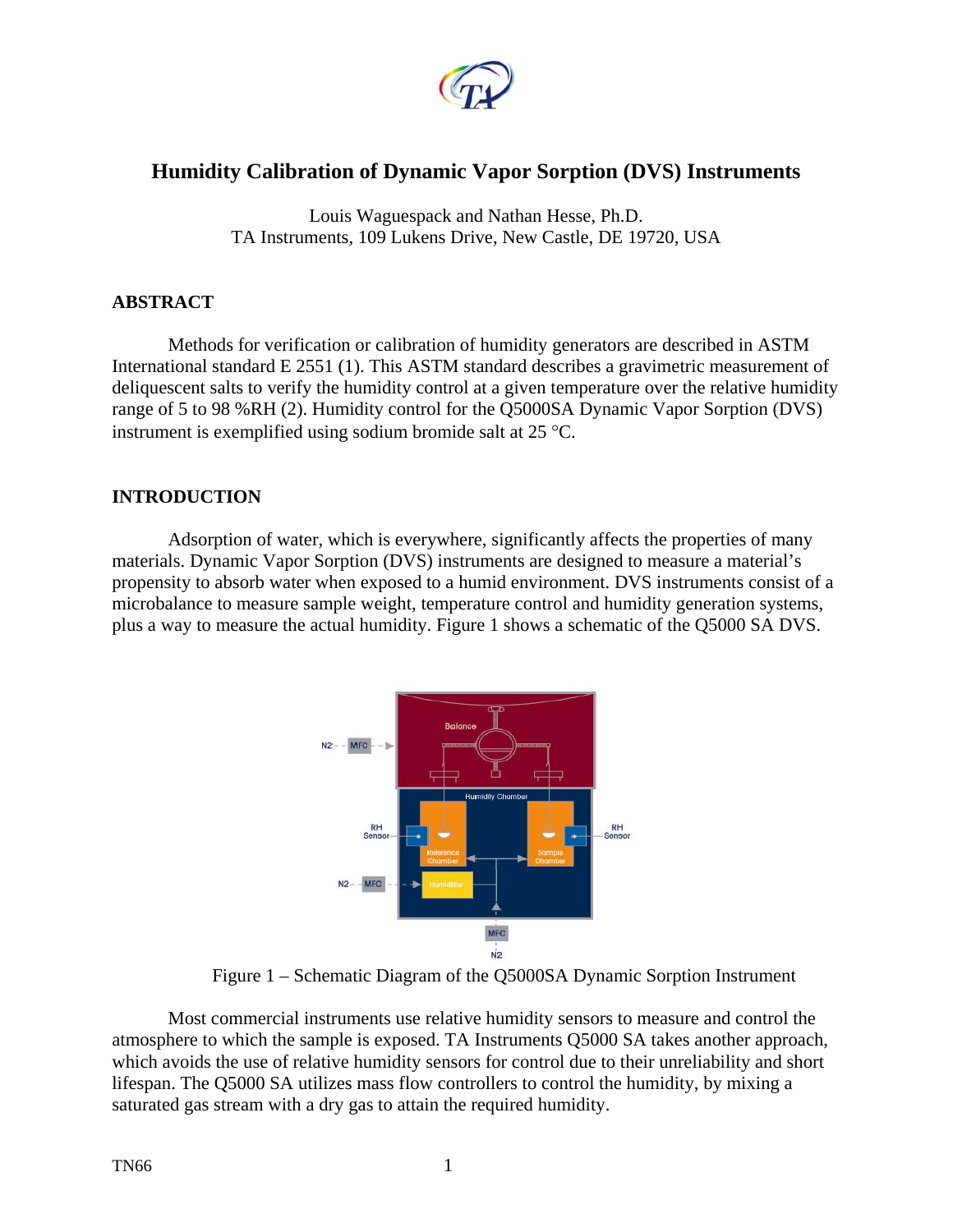

Deliquescent salts are used to verify the humidity of the environment. Deliquescent materials absorb very little water as the humidity is raised until the percent relative humidity (%RH) reaches a critical level or deliquescence point. At a given temperature and that specific %RH, the material suddenly starts absorbing any available moisture. Table 1 shows some common deliquescent salts and their deliquescence points (2).

# **EXPERIMENTAL and RESULTS**

There are three experimental methods described in ASTM E 2551 that may be used for determining the deliquescence point:

*Method A* - Step Humidity Up

- Begin at least 3-7 %RH below the expected deliquescence point and increase the relative humidity in small incremental steps.
- The deliquescence point is defined as the percent relative humidity (%RH) where the weight curve first deviates from baseline.

*Method B* - Step Humidity Down

- Begin at least 3-7 %RH above expected deliquescence point and decrease the relative humidity in small decremental steps.
- The deliquescence point is defined as the percent relative humidity at the maximum in the weight curve.

*Method C* - Ramp Humidity Down

- Begin at least 3-7 %RH above the expected deliquescence point and linearly decrease the relative humidity.
- The deliquescence point is defined as the percent relative humidity where the derivative of mass change with respect to the relative humidity (dm/dRH) is zero.

| Salt                     | <b>Theoretical</b> | <b>Experimental</b><br>(Method C) |
|--------------------------|--------------------|-----------------------------------|
|                          | $(\% RH)$          | (% RH)                            |
| Lithium Chloride         | 11.30              | 10.96                             |
| Magnesium Chloride       | 32.80              | 32.46                             |
| <b>Magnesium Nitrate</b> | 52.90              | 52.70                             |
| Sodium Bromide           | 57.60              | 57.77                             |
| Sodium Chloride          | 75.30              | 75.50                             |
| Potassium Chloride       | 84.20              | 84.49                             |
| Potassium Nitrate        | 93.60              | 92.85                             |

Table 1- Q5000SA Humidity Calibration Verification

Method C utilizes the ability to ramp the relative humidity to reduce the length of the experiment. Only a total of 125 min is required for this method including 60 min of equilibration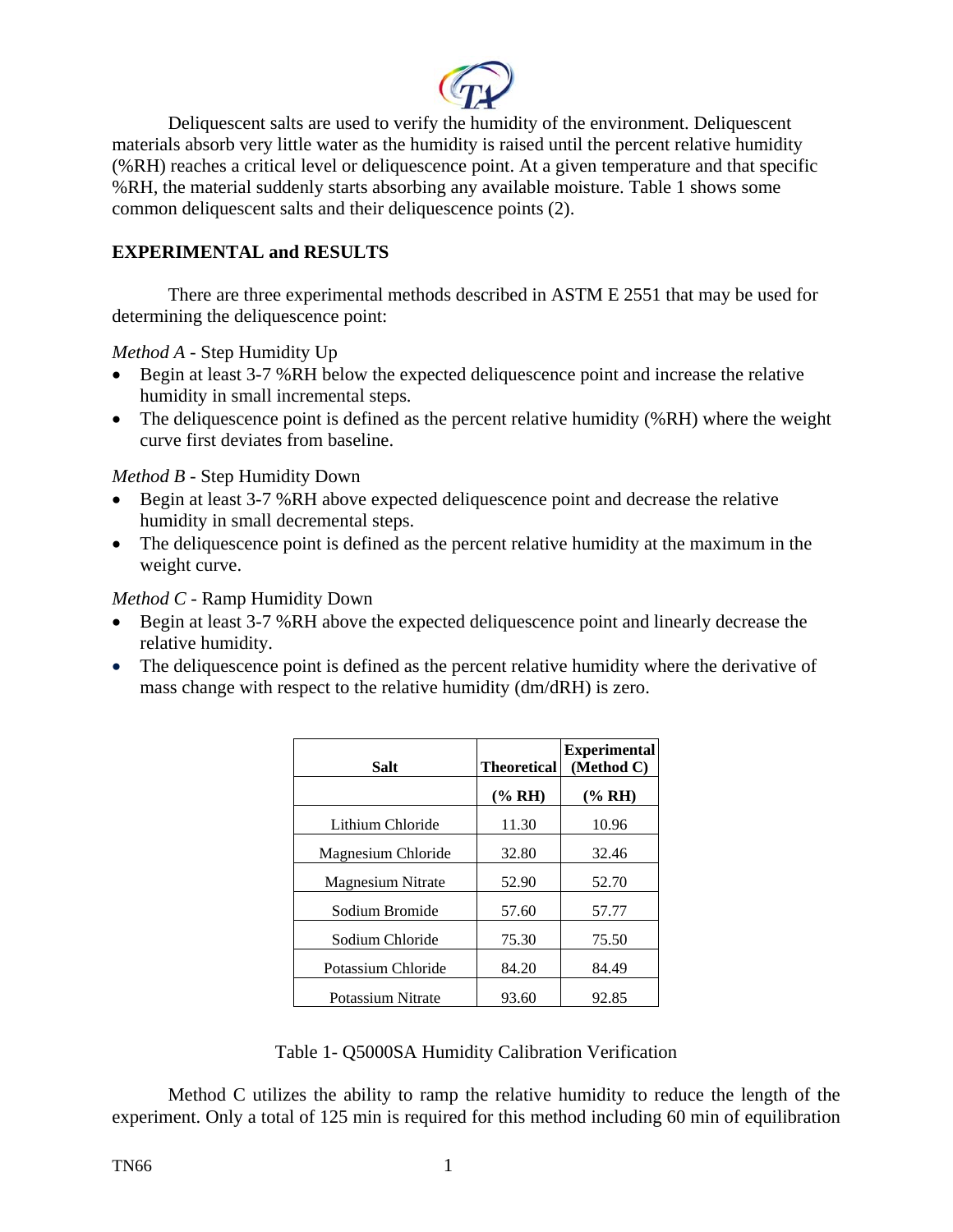

time at the beginning of the experiment. Experimental results were collected at 25 °C using Method C with a humidity ramp rate of 0.2 %RH/min. A sample mass of 1-5 mg is recommended for analysis. Figure 2 shows an example of this test for sodium bromide, while Table 1 shows additional results for various salts.



Figure 2 – Effect of Specimen Mass and Rate of Mass Change on Relative Humidity

The Q5000 SA software has a built-in humidity verification feature and deliquescence method that allows the user to chose from six different salts at six different temperatures (Figure 3). Humidity verification by using Method C is performed as described. Once the salt and temperature are selected, the humidity verification is initiated manually or automatically and unattended using the scheduling feature of the software.

| Humidity Verification   12 Scheduler   [12] Summary   @ Messaging  <br>Procedure Information<br>Method                                                                                                                                                                                                                                                                                                                                                              |                                                                                                                                                                                                                                                                                                                             |  |
|---------------------------------------------------------------------------------------------------------------------------------------------------------------------------------------------------------------------------------------------------------------------------------------------------------------------------------------------------------------------------------------------------------------------------------------------------------------------|-----------------------------------------------------------------------------------------------------------------------------------------------------------------------------------------------------------------------------------------------------------------------------------------------------------------------------|--|
| Test<br>Isothermal for 60.00<br>Equilibrate at 25.00<br>$^{\circ}$ C<br>min<br>Description<br>%/min Lower 50.00<br>Upper 64.00<br>0.20<br>$\approx$<br>$\approx$<br><b>RH Ramp</b>                                                                                                                                                                                                                                                                                  | Salt Deliquescence<br>즤<br>For each salt, the humidity is linearly ramped from a point below the<br>known literature value to a point above and then back again. The actual<br>deliquescent point is defined as the point where the plot of dm/dRH<br>equals zero during the decreasing humidity portion of the experiment. |  |
| <b>Standard Names</b><br>Theoretical Relative Humidity %<br>Method<br><b>TLithium Chloride</b><br>11.30<br>32.80<br>Magnesium Chloride<br>Temperature<br>☑ Sodium Bromide<br>57.60<br>Sodium Chloride<br>75.30<br>Isothermal time<br>Potassium Chloride<br>84.20<br>Potassium Nitrate<br>93.60<br>Lower relative humidity<br>Settings<br>Upper relative humidity<br>臺<br>Part: 1<br>Humidity ramp rate<br>Verification Criteria: +/-2<br>$\boldsymbol{\mathcal{Z}}$ | Advanced.<br>25.00<br>*C<br>60.00<br>min<br>Post Test<br>65.00<br>R<br>80.00<br>×<br>0.20<br>$27$ min                                                                                                                                                                                                                       |  |

Figure 3 – Instrument Control Screens for Humidity Calibration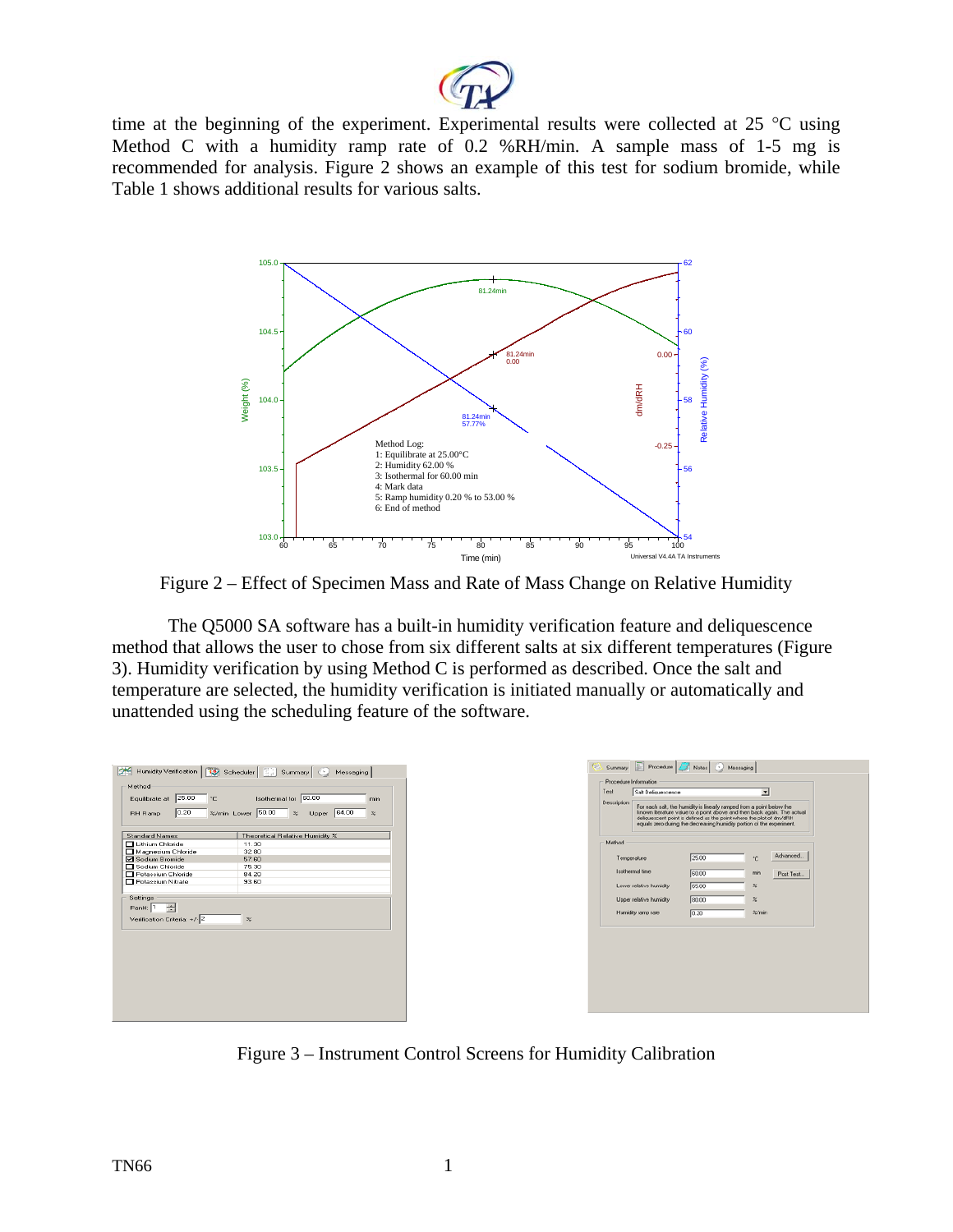

## **CONCLUSION**

 The use of digital mass flow controllers of the Q5000SA design provide excellent control of the humidity without the errors induced by standard humidity sensors and their short life spans. This performance can be easily and automatically verified on a routine basis with the Q5000SA software.

## **REFERENCES**

- 1. E2551, "Standard Test Method for Humidity Calibration (or Conformation) of Humidity Generators for Use with Thermogravimetric Analyzers." American Society for Testing and Materials International, West Conshohocken, PA.
- 2. L. Greenspan, "Humidity Fixed Points of Binary Saturated Aqueous Solutions", *Journal of Research of the National Bureau of Standards - A. Physics and Chemistry*, **1977**, 81A (1), pp. 89-96.

## **KEYWORDS**

Calibration, Moisture, Water, Deliquescence

## **TA INSTRUMENTS**

### **United States**

109 Lukens Drive, New Castle, DE 19720 • Phone: 1-302-427-4000 • E-mail: [info@tainstruments.com](mailto:info@tainstruments.com) 

### **Canada**

Phone: 1-905-309-5387 • E-mail: [shunt@tainstruments.com.](mailto:shunt@tainstruments.com)

### **Mexico**

Phone: 52-55-5200-1860 • E-mail: mdominguez@tainstruments.com

**Spain**

Phone: 34-93-600-9300 • E-mail: spain@tainstruments.com

### **United Kingdom**

Phone: 44-1-293-658-900 • E-mail: uk@tainstruments.com

### **Belgium/Luxembourg**

Phone: 32-2-706-0080 • E-mail: belgium@tainstruments.com

### **Netherlands**

Phone: 31-76-508-7270 • E-mail: [netherlands@tainstruments.com](mailto:netherlands@tainstruments.com)

#### **Germany**

Phone: 49-6196-400-600 • E-mail: [germany@tainstruments.com](mailto:germany@tainstruments.com)

**France** 

Phone: 33-1-304-89460 • E-mail: [france@tainstruments.com](mailto:france@tainstruments.com)